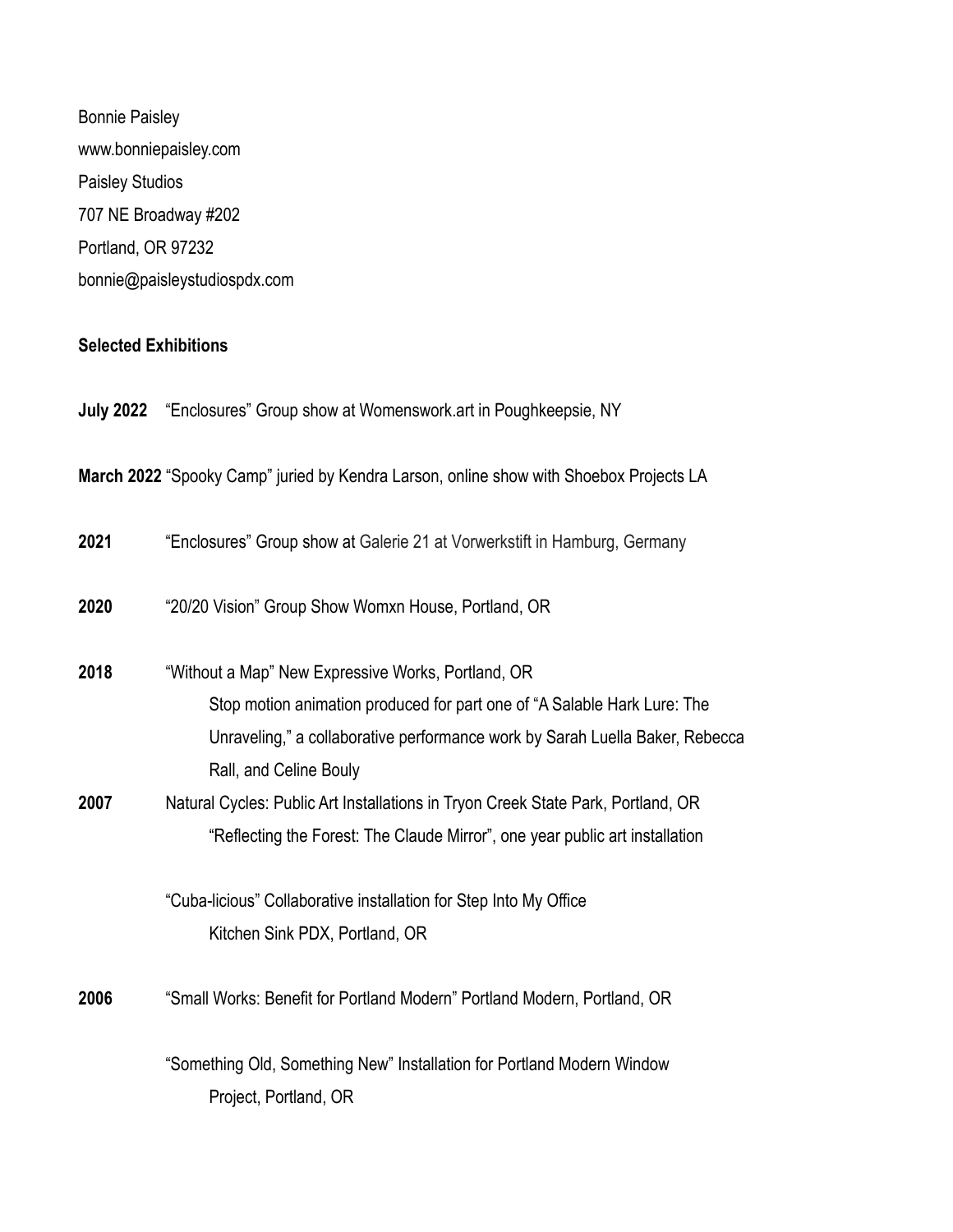|      | "Confections" Alysia Duckler Gallery, Portland, OR                                                               |
|------|------------------------------------------------------------------------------------------------------------------|
| 2005 | "Portland Modern Redux" Disjecta, Portland, OR                                                                   |
|      | "The Art of Making: A selection of work by Bonnie Paisley" Ogle Gallery,<br>Portland, OR                         |
| 2004 | Painting's Edge: Participants Exhibition Idyllwild Arts Center, Idyllwild, CA                                    |
|      | "Expanding the Boundaries: National Emerging Artists" Steve Martin Studio<br>Gallery, New Orleans, LA            |
|      | Portland State University MFA 2004 Group Exhibition The Art Gym, Marylhurst<br>University, West Linn, OR         |
|      | "You Can Do It Too" Master of Fine Arts Exhibition Littman Gallery, Portland State<br>University, Portland, OR   |
|      | "2004 Master of Fine Arts Regional Exhibition"<br>Jacob Lawrence Gallery, University of Washington, Seattle, WA  |
| 2003 | "Recent Occurrences: New Work by 2004 MFA candidates" Autzen Gallery,<br>Portland State University, Portland, OR |
| 2002 | "New Work" by Bonnie Paisley<br>Focus Gallery, Bush Barn Art Center, Salem, OR                                   |
|      | "Ex Voto/Ecorche: New Work by Gini Chin and Bonnie Paisley" Gallery 114,<br>Portland, OR                         |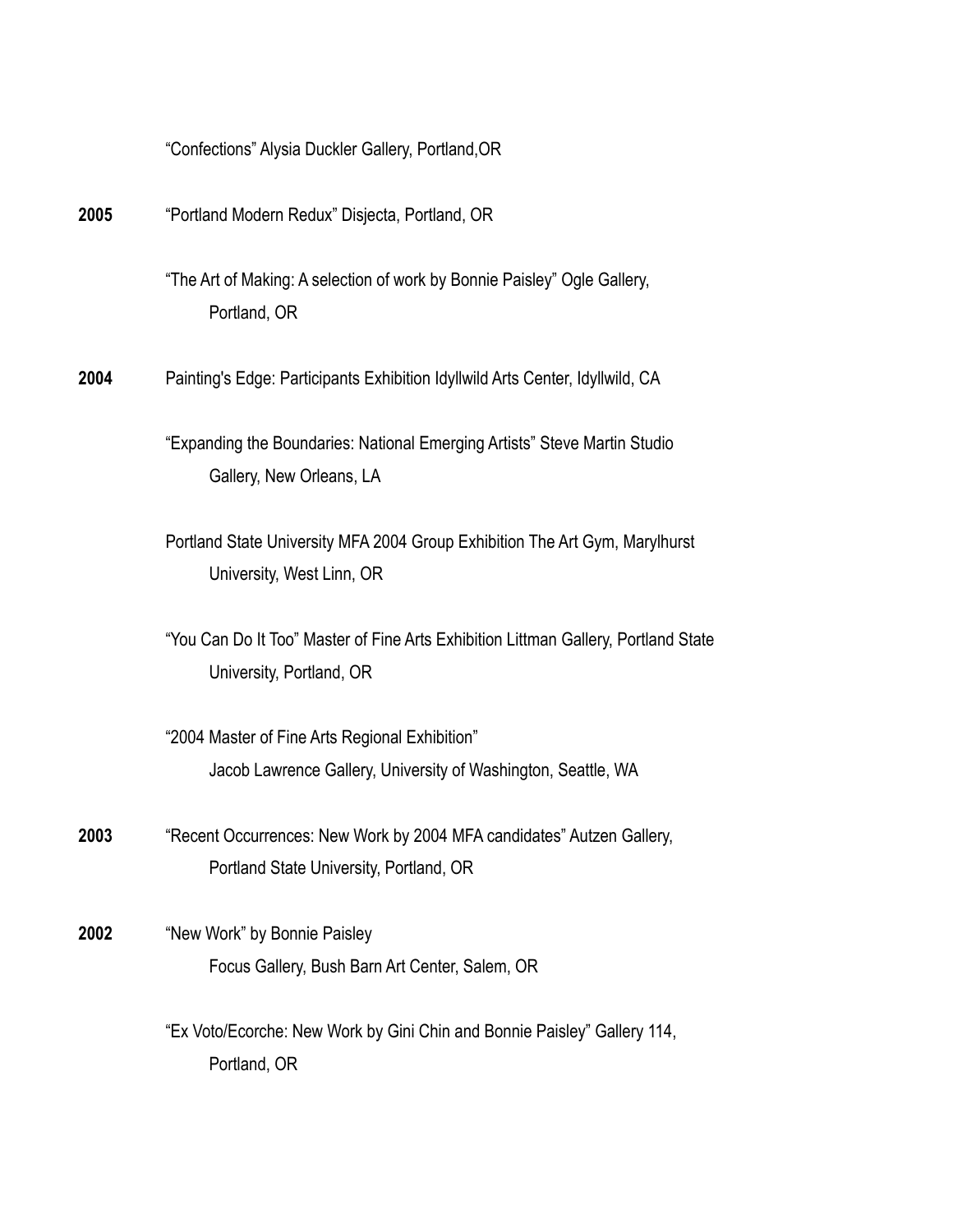**2000** "Community Art Share" Lecture and Show, Gallery Untitled, Portland, OR

"New Members Show" Gallery 114, Portland, OR

"PICA Open Walls" Portland Institute for Contemporary Art, Portland, OR

**1999** "Senior Invitational Exhibition" Wood Gerry Gallery, Providence, RI

### **Education**

| 2017/18   | North West Film Institute, stop motion animation study with Will Vinton and |
|-----------|-----------------------------------------------------------------------------|
|           | Teresa Drilling                                                             |
|           | 2002-2004 Portland State University, Portland, OR                           |
|           | Master of Fine Arts in Painting, 2004                                       |
|           | 1995-1999 The Rhode Island School of Design, Providence, RI                 |
|           | Bachelor of Fine Arts in Illustration, 1999                                 |
| 1999      | Edinburgh College of Art, Edinburgh, Scotland Exchange Program              |
| 1997-1998 | RISD European Honors Program, Rome, Italy                                   |

#### **Publications, Online & Print**

KPSU Radio: Interview with Eva Lake Art Star Radio, January 30, 2006 Portland Modern, Issue #2 Juror: Sue Taylor, March 2005 D. Eric Bookhardt, "Defying Gravitas" The Best of New Orleans, July 20, 2004 Jeff Jahn, "Critical i : Portland State University" The NW Drizzle, June 2004 Nonstarving Artists, "Art Gym BFA/MFA Exhibition" nonstarving artists.com, May 25, 2004 Jeff Jahn, "Critical i : An incomplete and non-exclusive list of genres and strategies in Portland art" The NW Drizzle, January 2003 Isaac Peterson, "Gini Chin and Bonnie Paisley at Gallery 114" Artweek, November 2001

#### **Collections**

Mary Hambleton, New York City, NY Nancy Palmer, Portland, OR